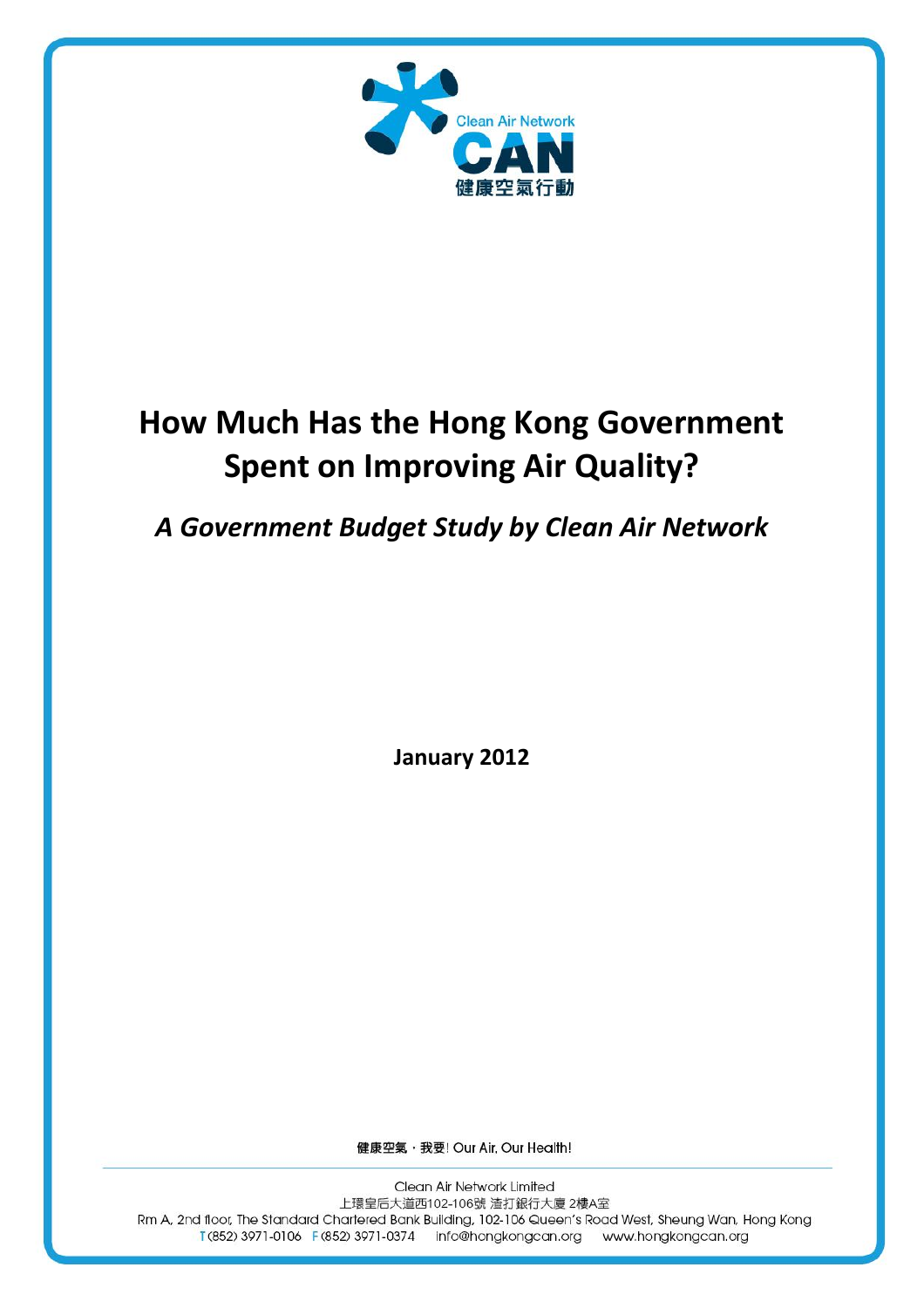

## **Highlights**

- Historical records show that whenever the government spends more money on improving air quality, the air quality will get better, and vice versa.
- The amount of government expenditures for environmental protection as a percentage of total government expenditures has been gradually decreasing over the last decade, from 1.3% in 2000 to 0.8% in 2011.
- For the past decade, the government's annual budget for improving air quality has ranged from HK\$243 million to HK\$609 million, accounting for 0.12% to 0.28% of total government expenditures.
- From 1999 to 2010, less than 45% of the government budget set aside for improving air quality has been put to use.
- Comparison with other government projects with similar sized budgets indicates that the government needs to re-evaluate how highly it prioritizes clean air.
- Comparison with the Beijing Government and Guangzhou Government's budgets for air quality improvement shows that they are more aggressive in tackling their air pollution problems.
- Last year, air pollution caused eight deaths per day, making it more deadly than SARS, bird flu or swine flu. The Hong Kong Government should pay more heed to this serious public health issue.

## **Introduction**

In Clean Air Network's (CAN) recently released 2011 Air Quality Review, CAN concluded that 2011 was a particularly bad year for Hong Kong in terms of air pollution – roadside nitrogen dioxide  $(NO<sub>2</sub>)$ levels reached record highs, fine particulate matter ( $PM_{2.5}$ ) levels were more than three times higher than the World Health Organization's (WHO) recommended air quality guidelines, and visibility was the third worst it has been in Hong Kong's history. The newly revised Hedley Environmental Index (HEI) estimated the death toll was 3,200 in 2011 due to air pollution. All of these alarming statistics remind us that air pollution has become the biggest threat to public health in Hong Kong. We can't help but ask – what has our government done to remedy this crisis?

健康空氣, 我要! Our Air, Our Health!

Clean Air Network Limited 上環皇后大道西102-106號 渣打銀行大廈 2樓A室 Rm A, 2nd floor, The Standard Chartered Bank Building, 102-106 Queen's Road West, Sheung Wan, Hong Kong T(852) 3971-0106 F(852) 3971-0374 info@hongkongcan.org www.hongkongcan.org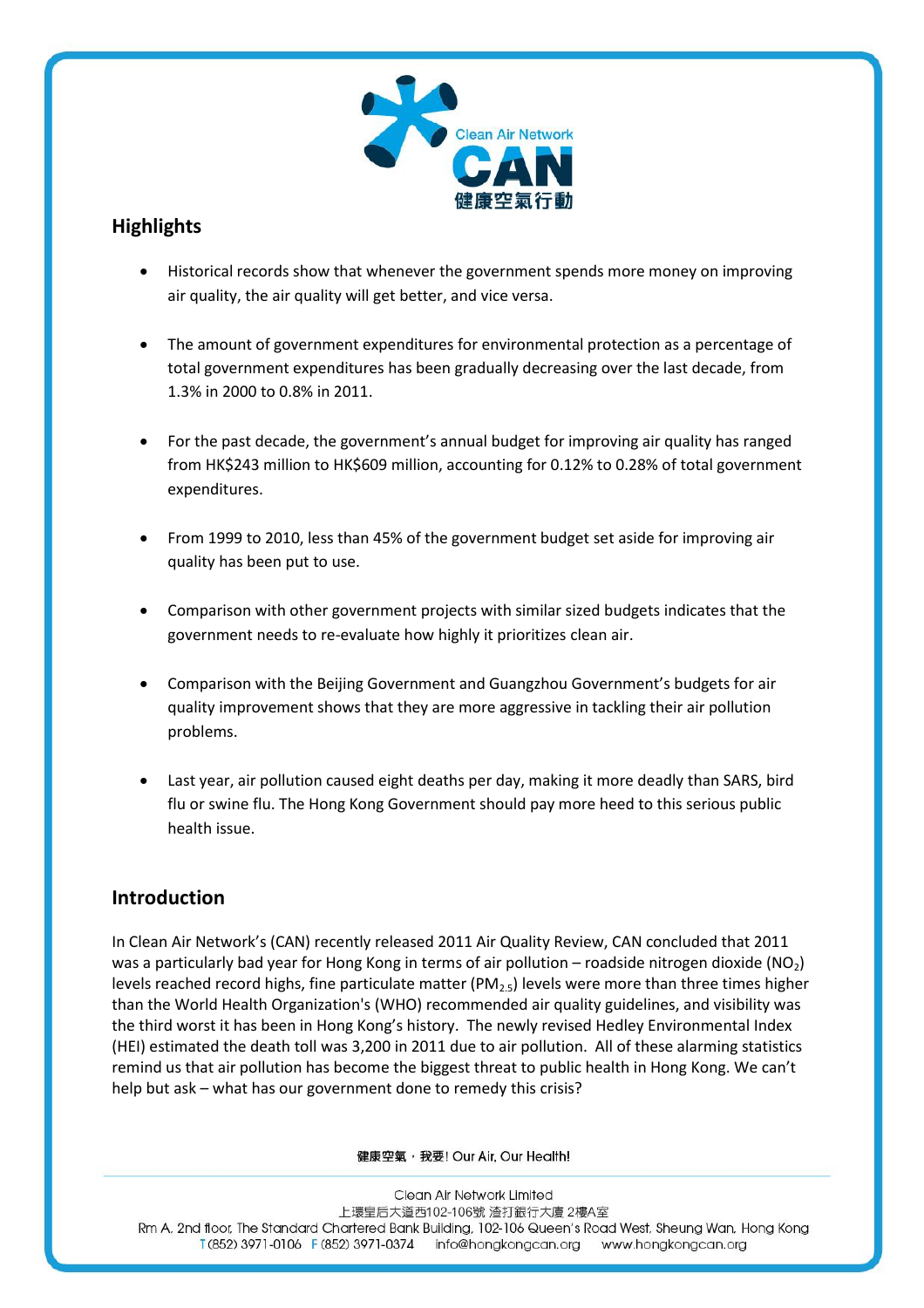

One way to understand what the government has done in this arena is to look at how much money it has invested to combat the problem. CAN has, therefore, gathered government expenditure data from 1998 to 2011 and summarized its analysis in the following report.

Coincidentally, the Environmental Protection Department (EPD) recently announced the adoption of a set of new air quality standards, called Air Quality Objectives (AQOs), together with a package of air quality improvement measures. Although the new AQOs still lag far behind the WHO's recommended air quality guidelines, CAN hopes that this long-anticipated decision will promote more much-needed financial investment from the Government to improve Hong Kong's air quality.

## **Money invested versus air quality – do we see an effective outcome?**

The answer is YES. The graph below shows the amount the government spent on improving air quality from 1998 to 2011 (red line) and the number of hours of reduced visibility recorded at the Hong Kong Observatory (green line). Visibility is a direct indicator of air quality – greater visibility means less air pollution*.* **This graph demonstrates that when the Government spent more money on improving air quality, fewer hours of reduced visibility were recorded, indicating a direct and positive effect on air quality.**



**Figure 1. Government expenditures to improve air quality versus number of hours of reduced visibility recorded at the Hong Kong Observatory**(**1998-2011**)

健康空氣, 我要! Our Air, Our Health!

Clean Air Network Limited 上環皇后大道西102-106號 渣打銀行大廈 2樓A室 Rm A, 2nd floor, The Standard Chartered Bank Building, 102-106 Queen's Road West, Sheung Wan, Hong Kong T (852) 3971-0106 F (852) 3971-0374 Info@hongkongcan.org www.hongkongcan.org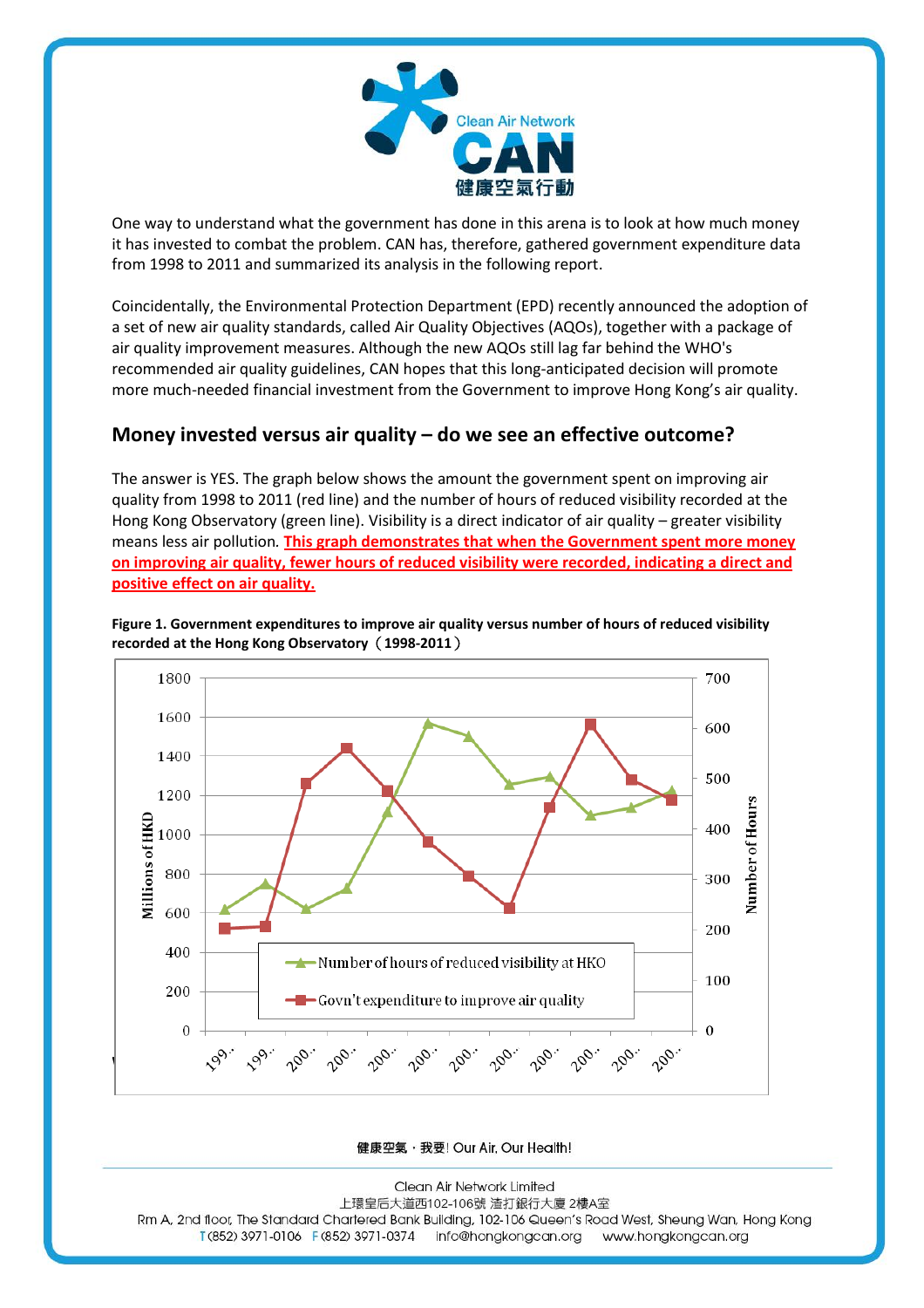

The following table lists the top ten government sectors with the highest spending in 2011. Figure 3 shows the amount the Environmental Protection Department (EPD) spent as a percentage of the government's total expenditures over the last ten years. In 2011, the Government spent the majority of their budget on "Miscellaneous Services," Social Welfare Department," "Education Bureau," and the "Food and Health Bureau" (Health Branch), each using approximately twelve percent to twenty percent of the total budget. From among 82 government sectors, the budget for the EPD ranked 18<sup>th</sup>. **From 2000 to 2011, the EPD's expenditures as a percentage of total government expenditures decreased from 1.3 percent to 0.8 percent.**

|      |                                            | 2011-12 Government       | % of Total               |
|------|--------------------------------------------|--------------------------|--------------------------|
| Rank | Government Sector                          | Budget (millions of HKD) | <b>Government Budget</b> |
| 1    | Miscellaneous Services                     | 61246                    | 19.83%                   |
| 2    | Social Welfare Department                  | 41266                    | 13.36%                   |
| 3    | <b>Education Bureau</b>                    | 41050                    | 13.29%                   |
| 4    | Food and Health Bureau (Health Branch)     | 37323                    | 12.08%                   |
| 5    | Pensions                                   | 19772                    | 6.40%                    |
| 6    | Hong Kong Police Force                     | 13158                    | 4.26%                    |
| 7    | <b>University Grants Committee</b>         | 11028                    | 3.57%                    |
| 8    | Inland Revenue Department                  | 6119                     | 1.98%                    |
| 9    | Leisure and Cultural Services Department   | 5630                     | 1.82%                    |
| 10   | Department of Health                       | 4870                     | 1.58%                    |
| 18   | <b>Environmental Protection Department</b> | 2426                     | 0.79%                    |

#### **Figure 2. Top ten government sectors with the highest spending (2011-12)**

**Figure 3. Environmental Protection Department (EPD) expenditures as a percentage of total government expenditures** 

| Year    | EPD Expenditures/ Total Government Expenditures |
|---------|-------------------------------------------------|
| 2000-01 | 1.3%                                            |
| 2001-02 | 1.2%                                            |
| 2002-03 | 1.1%                                            |
| 2003-04 | 1.1%                                            |
| 2004-05 | 1.1%                                            |
| 2005-06 | 1.1%                                            |
| 2006-07 | 1.0%                                            |
| 2007-08 | 1.1%                                            |
| 2008-09 | 1.0%                                            |
| 2009-10 | 1.0%                                            |
| 2010-11 | 0.9%                                            |
| 2011-12 | 0.8%                                            |

健康空氣, 我要! Our Air, Our Health!

Clean Air Network Limited 上環皇后大道西102-106號 渣打銀行大廈 2樓A室 Rm A, 2nd floor, The Standard Chartered Bank Building, 102-106 Queen's Road West, Sheung Wan, Hong Kong T (852) 3971-0106 F (852) 3971-0374 info@hongkongcan.org www.hongkongcan.org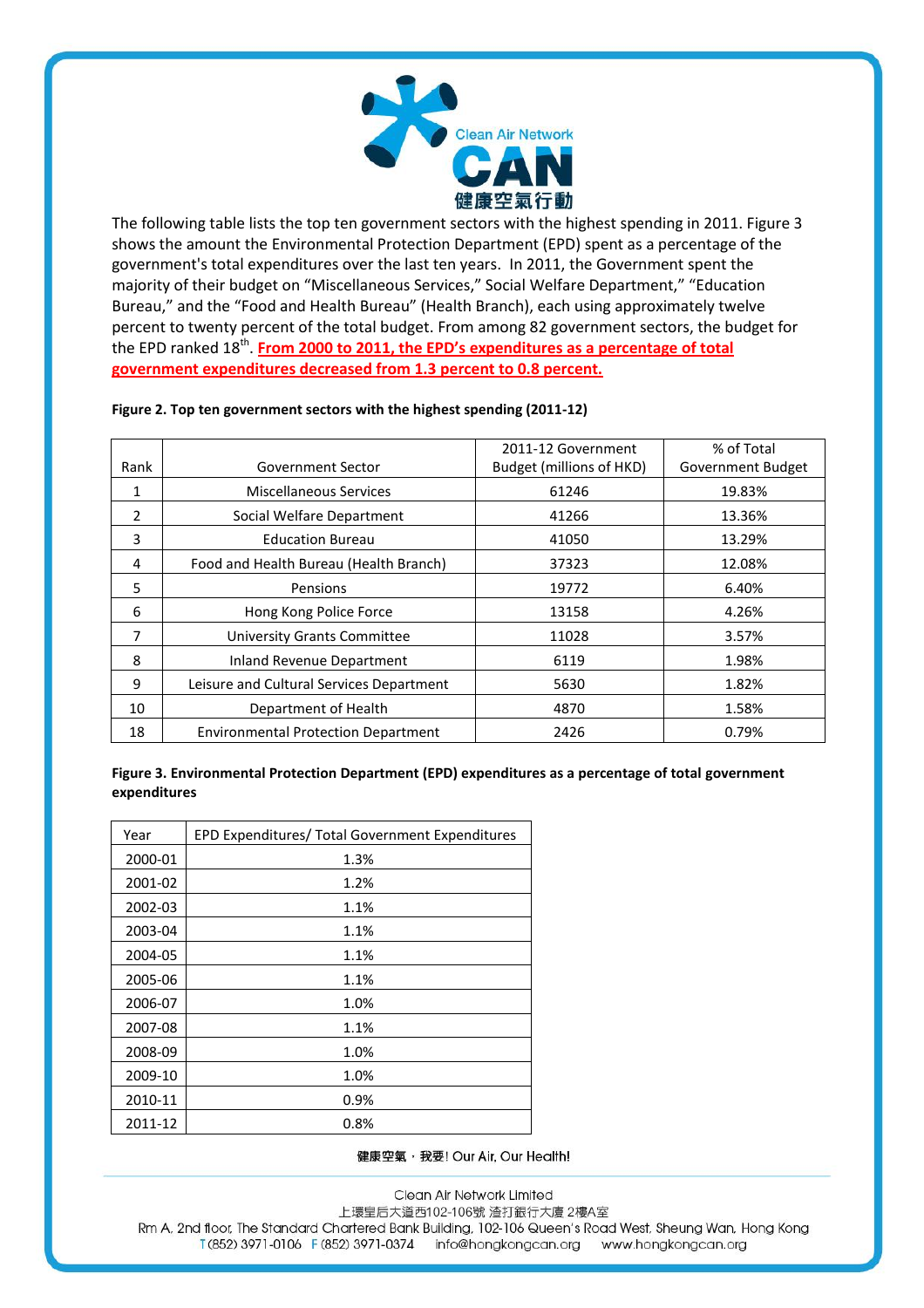

#### **How much was the government spending on improving air quality?**

Over the past decade, the Hong Kong government's spending on improvements to air quality has ranged from 243 million up to 609 million a year. Government expenditures on measures to improve air quality as a percentage of the total government expenditures went from 0.26 percent in 2000 to 0.18 percent in 2011. This means that less than a quarter of the government's total spending is being used to clean up Hong Kong's air.

|                         | Government               |                              | % of government             |  |
|-------------------------|--------------------------|------------------------------|-----------------------------|--|
| expenditures to improve |                          | % of Government expenditures | expenditures to improve air |  |
|                         | air quality (millions of | to improve air quality/total | quality/total EPD           |  |
|                         | HKD)                     | government expenditures      | expenditures                |  |
| 2000-01                 | 492                      | 0.26%                        | 20%                         |  |
| 2001-02                 | 562                      | 0.28%                        | 23%                         |  |
| 2002-03                 | 343                      | 0.17%                        | 15%                         |  |
| 2003-04                 | 476                      | 0.23%                        | 21%                         |  |
| 2004-05                 | 376                      | 0.19%                        | 17%                         |  |
| 2005-06                 | 307                      | 0.16%                        | 15%                         |  |
| 2006-07                 | 243                      | 0.12%                        | 12%                         |  |
| 2007-08                 | 444                      | 0.21%                        | 20%                         |  |
| 2008-09                 | 609                      | 0.23%                        | 24%                         |  |
| 2009-10                 | 499                      | 0.21%                        | 22%                         |  |
| 2010-11                 | 458                      | 0.23%                        | 24%                         |  |
| 2011-12                 | 559                      | 0.18%                        | 23%                         |  |

#### **Figure 4. Hong Kong Government expenditures to improve air quality (2000-2011)**

Below is a table summarizing itemized government expenditures on projects to improve air quality from 1999 to 2010, as listed in the annual government budget estimate reports. Overall, the government invested a total of HK\$5485.78 million on various air pollution control projects over the past decade.

Items with the highest amount of spending were all aimed at reducing roadside pollution, including the one-off grant to encourage early replacement of pre-Euro and Euro I diesel commercial vehicles (HK\$3,176 million), the one-off grant to encourage taxis to switch from diesel to liquefied petroleum gas (HK\$725.52 million), the one-off grant to assist with retrofitting pre-Euro heavy diesel vehicles with particulate removal devices (HK\$600 million), the one-off grant to encourage early replacement of Euro II commercial diesel vehicles (HK\$539.4 million), and the one-off grant to encourage public light buses to switch from diesel to liquefied petroleum gas (LPG) or electricity (HK\$ million). Some of these items have utilized all of their allotted budget and proven successful,

健康空氣, 我要! Our Air, Our Health!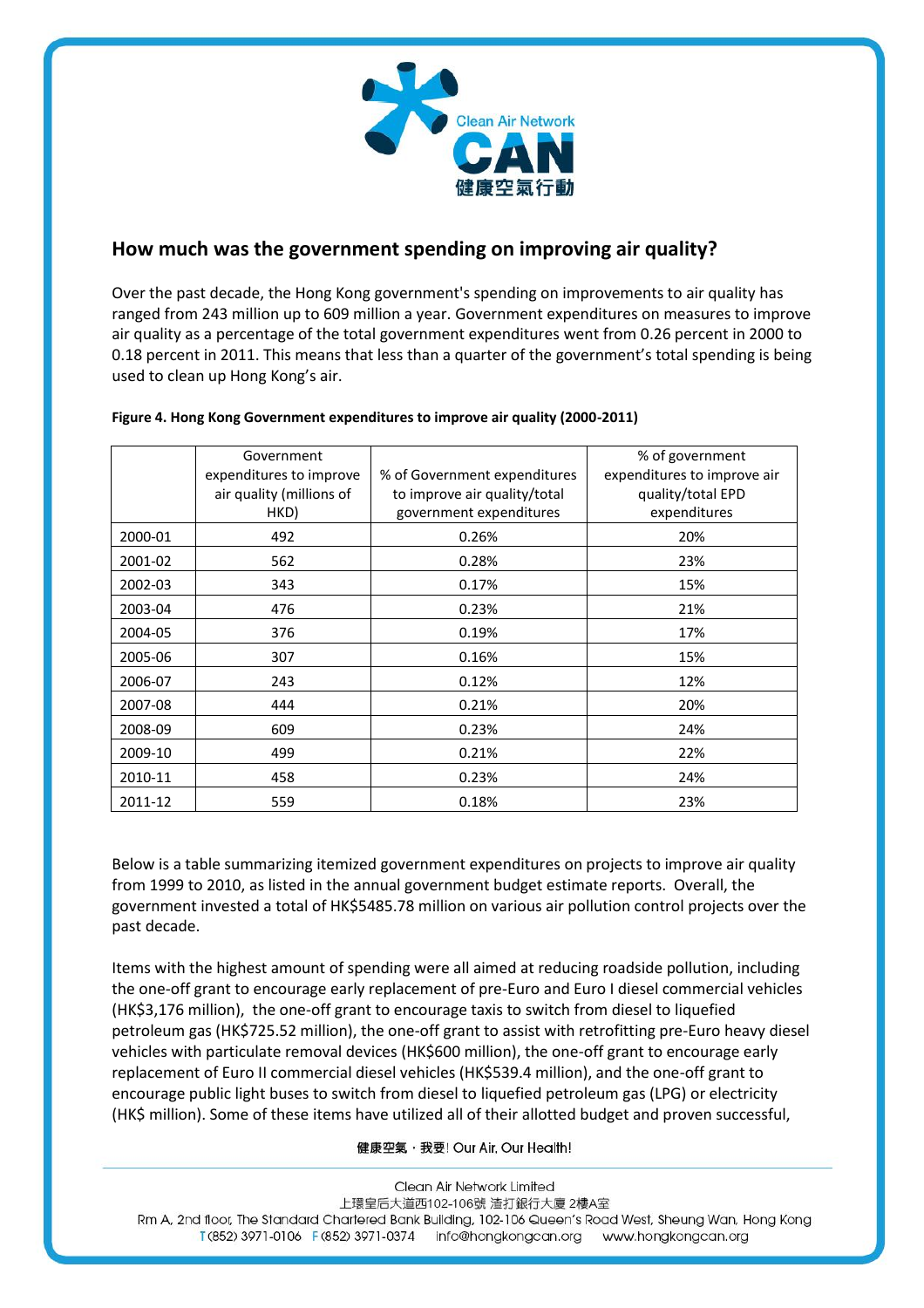

such as the subsidy for taxis, however, most of the items have yet to expend even half of their earmarked funds and are proving ineffective. The one-off grant to encourage early replacement of pre-Euro and Euro I diesel commercial vehicles is one such item. This early retirement scheme started in 2007 with the largest government budget ever for improving air quality (HK\$3176 million). However, when the 18-month project was over, only 16,000 commercial diesel vehicles out of the 59,000 eligible vehicles had participated in the scheme. This was largely due to the subsidy being too low to be an attractive incentive to drivers. As a result, only HK\$597 out of the total HK\$3,176 million (less than 20 percent) had been used by the end of the project. This is just one example; **from 1999 to 2010, less than 45% of the government budget set aside for improving air quality has been put to use.**

|                                                     |                 | Approved     | Actual       | Actual      |
|-----------------------------------------------------|-----------------|--------------|--------------|-------------|
|                                                     |                 | Commitment   | Expenditure  | expenditure |
|                                                     | <b>Starting</b> | (millions of | (millions of | /approved   |
|                                                     | Year            | HKD)         | HKD)         | commitment  |
| Consultancy study on air pollution problems in the  |                 |              |              |             |
| Pearl River Delta Region                            | 1999            | 15           | 13.4         | 89%         |
| Feasibility study on retrofitting heavy duty diesel |                 |              |              |             |
| vehicles with diesel catalysts                      | 1999            | 1.7          | 0.4          | 24%         |
| Trial Scheme for liquified petroleum gas public     |                 |              |              |             |
| lightbuses                                          | 2000            | 5.05         | $\mathbf 0$  | 0%          |
| One-off grant to assist owners of pre-Euro diesel   |                 |              |              |             |
| light vehicles to retrofit their vehicles with      |                 |              |              |             |
| particulate traps                                   | 2000            | 50.88        | 21.22        | 42%         |
| One-off grant to encourage diesel taxi owners to    |                 |              |              |             |
| replace their vehicles with liquefied petroleum     |                 |              |              |             |
| gas taxis                                           | 2000            | 725.52       | 700.04       | 96%         |
| Survey of air quality for covered public transport  |                 |              |              |             |
| interchanges                                        | 2000            | 1.7          | 0.4          | 24%         |
| Supporting scheme for extending the                 |                 |              |              |             |
| dynamometer smoke test to large diesel vehicles     | 2001            | 4.1          | 2.23         | 54%         |
| One-off grant to assist owners of pre-Euro diesel   |                 |              |              |             |
| heavy vehiclesto retrofit their vehicles with       |                 |              |              |             |
| particulate removal devices                         | 2002            | 600          | 349.62       | 58%         |
| One-off grant to encourage diesel public light bus  |                 |              |              |             |
| owners towards early replacement with light         |                 |              |              |             |
| buses that run on liquefied petroleum gas or        |                 |              |              |             |
| electricity                                         | 2002            | 261          | 142.26       | 55%         |
| One-off grant to assist owners of pre-Euro diesel   |                 |              |              |             |
| heavy vehicles of long idling operational mode tor  |                 |              |              |             |
| etrofit their vehicles with emission reduction      |                 |              |              |             |
| devices                                             | 2005            | 70           | 42.55        | 61%         |

#### **Figure 5. Itemized government expenditures on projects to improve air quality from 1999 to 2010 (based on Annual Government Budget Estimate Reports)**

健康空氣, 我要! Our Air, Our Health!

Clean Air Network Limited 上環皇后大道西102-106號 渣打銀行大廈 2樓A室 Rm A, 2nd floor, The Standard Chartered Bank Building, 102-106 Queen's Road West, Sheung Wan, Hong Kong T (852) 3971-0106 F (852) 3971-0374 info@hongkongcan.org www.hongkongcan.org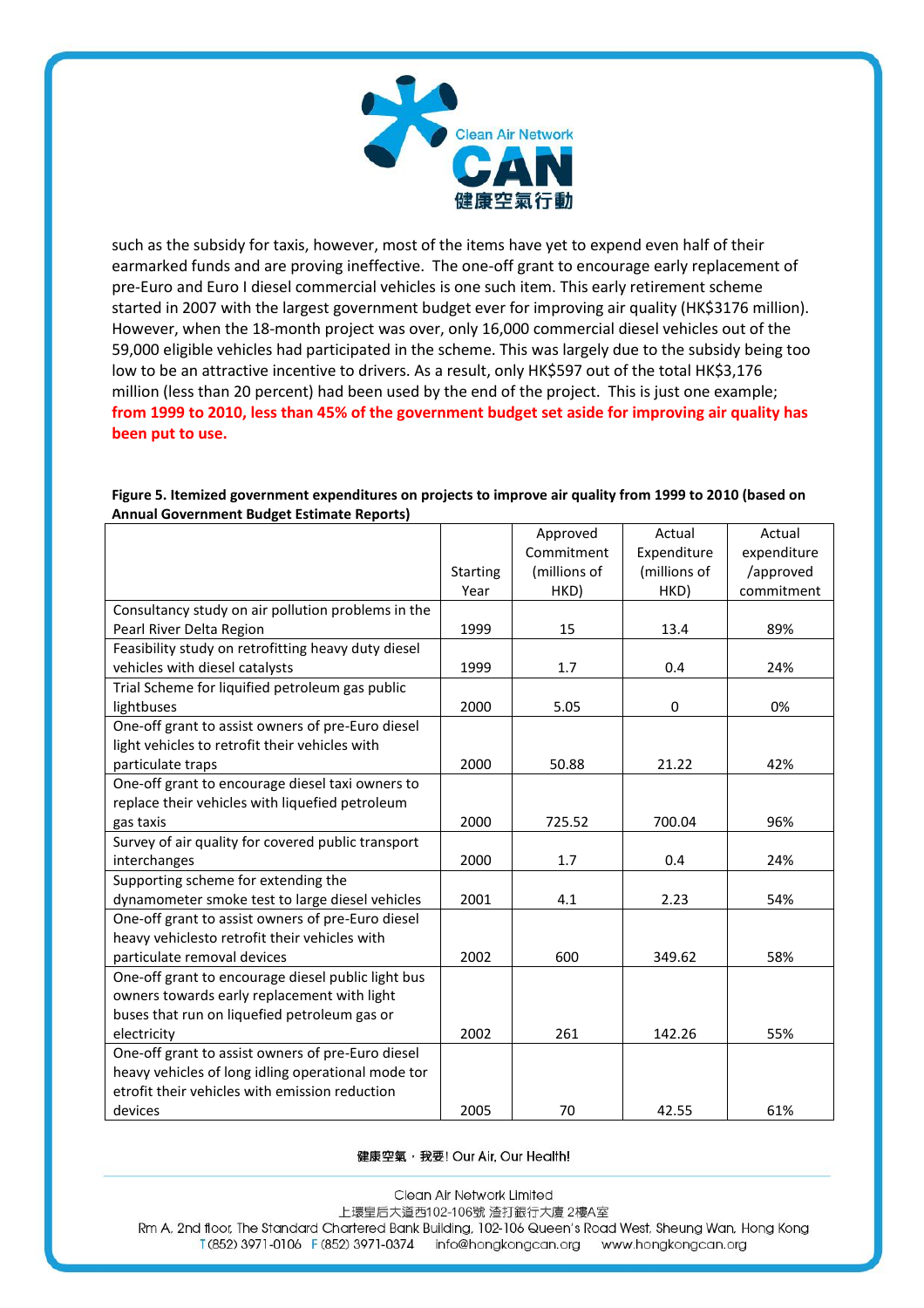

| One-off grant to encourage early replacement of       |      |         |        |     |
|-------------------------------------------------------|------|---------|--------|-----|
| pre-Euro and Euro I diesel commercial vehicles        |      |         |        |     |
| with new ones complying with the prevailing           |      |         |        |     |
| statutory emission standard                           | 2007 | 3176    | 596.68 | 19% |
| Review of the Air Quality Objectives and              |      |         |        |     |
| Development of a Long Term Air Quality Strategy       |      |         |        |     |
| for Hong Kong - Feasibility Study                     | 2007 | 8.7     | 8.23   | 95% |
| Study of Volatile Organic Compounds and               |      |         |        |     |
| Photochemical Ozone Pollution in the Pearl River      |      |         |        |     |
| Delta Region - Feasibility Study                      | 2007 | 9.70    | 4.62   | 48% |
| Study of Major Industrial Air Pollution Sources in    |      |         |        |     |
| the Pearl River Delta Region - Feasibility Study      | 2007 | 9.83    | 5.44   | 55% |
| Provision of refilling service for a trial on ferries |      |         |        |     |
| using ultra low sulphur diesel                        | 2009 | 7.2     | 3      | 42% |
| One-off grant to encourage early replacement of       |      |         |        |     |
| Euro II diesel commercial vehicles with new ones      |      |         |        |     |
| complying with the prevailing statutory emission      |      |         |        |     |
| standard                                              | 2010 | 539.4   |        |     |
| Total                                                 |      | 5485.78 | 2429.5 | 44% |

#### **Budget Comparison**

The table below compares some of the government projects to improve air quality, with other government projects that were given a similar budgets. The Government set aside HK\$8.7 million to review the most outdated Air Quality Objectives (AQOs), while a study of the engineering feasibility for the potential columbarium development in Tsuen Wan District was allotted HK\$11 million; HK\$70 million was earmarked for the subsidy scheme to encourage taxis to switch to liquefied petroleum gas, and at the same time, 80 million was given to traveling expenses for government officials and their children; HK\$300 million was assigned to the Pilot Green Transport Fund, simultaneously, HK\$482 million was reserved for government officials' home financing allowance. **This comparison reflects how the government prioritizes different projects and begs the question has our government shown that they are giving air pollution, an issue critical the public's wellbeing, the standard of attention and resoures it deserves?** 

Another way to answer this question is to compare the amount of government spending on air quality improvements between Hong Kong and China. Beijing suffers far higher levels of air pollution than Hong Kong does, however their Government is much more aggressive in tackling the problem. In 2011, the Beijing Government set aside HK\$2.1 billion to improve air quality, HK\$390 million of which was for vehicle emissions control. In comparison, the Hong Kong Government allotted only HK\$559 million for air quality measures. Even Guangzhou seems to have grasped the importance of the issue more strongly than the Hong Kong Government has, with the Guangzhou Government designating HK\$860 million for replacement of old polluting vehicles on their roads.

健康空氣, 我要! Our Air, Our Health!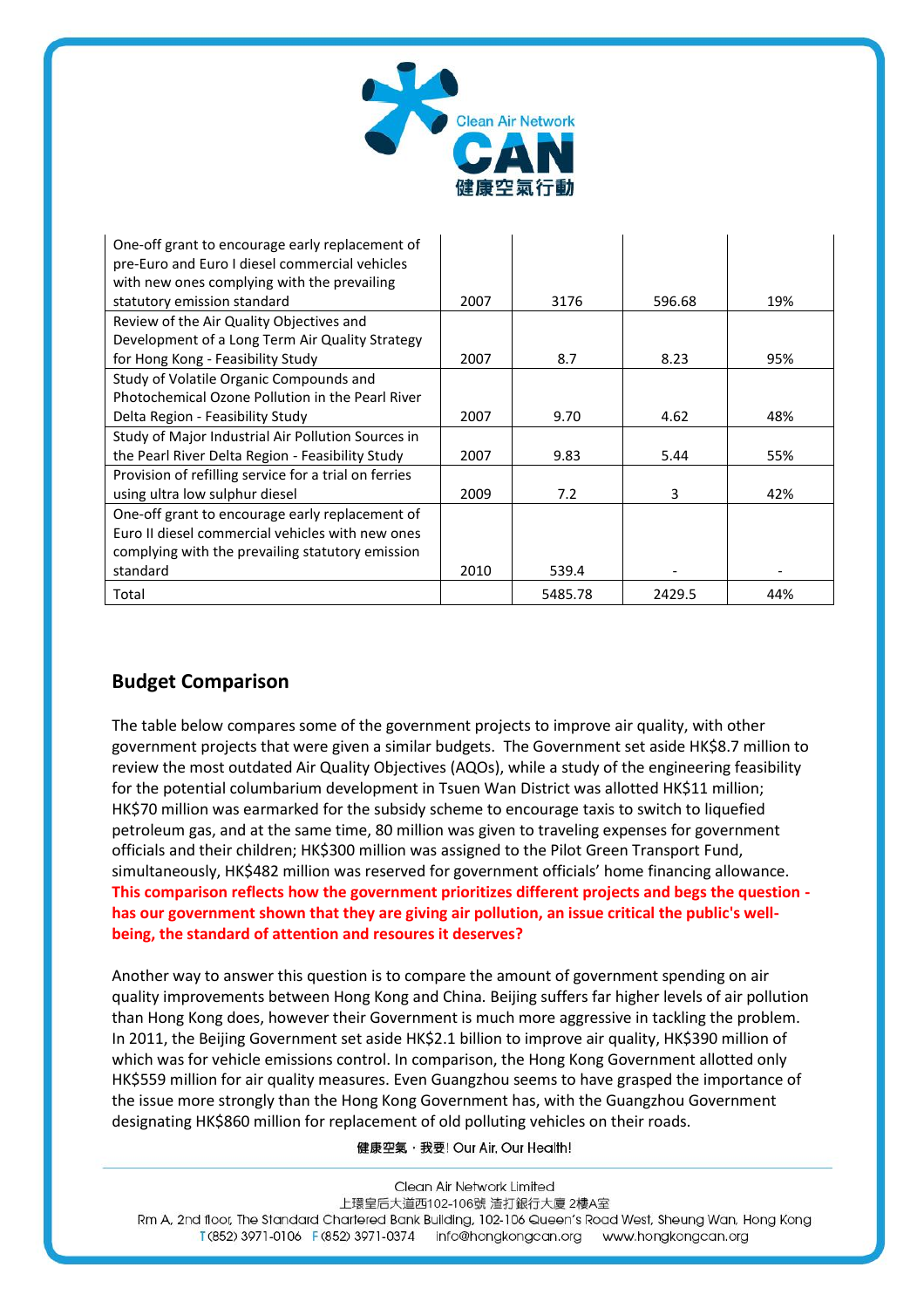

**Figure 6. Comparison between itemized government measures to improve air quality compared with other government projects with similar budget items**

| Itemized government measures to improve air                                                                                                                                       | Other government project with similar budget for                                                                                                                                                                                                             |  |
|-----------------------------------------------------------------------------------------------------------------------------------------------------------------------------------|--------------------------------------------------------------------------------------------------------------------------------------------------------------------------------------------------------------------------------------------------------------|--|
| quality with budget (HKD)                                                                                                                                                         | 2011-12 (HKD)                                                                                                                                                                                                                                                |  |
| Review of the Air Quality Objectives and<br>Development of a Long Term Air Quality Strategy for                                                                                   | Engineering feasibility study for the potential<br>columbarium development in Tsuen Wan District (11                                                                                                                                                         |  |
| Hong Kong - Feasibility Study (8.7 million)                                                                                                                                       | million)                                                                                                                                                                                                                                                     |  |
| One-off grant to assist owners of pre-Euro diesel<br>heavy vehicles of long idling operational mode to<br>retrofit their vehicles with emission reduction<br>devices (70 million) | Long and Meritorious Service Travel Award<br>Scheme (80 million)                                                                                                                                                                                             |  |
| One-off subsidy to owners of LPG taxis and light<br>buses for replacing catalytic converters (150 million<br>proposed)                                                            | Leave passage allowance, passages and related<br>expenditure, including baggage and travelling<br>allowances, in respect of eligible government officers<br>and their dependants, and children of eligible officers<br>being educated overseas (160 million) |  |
| Assist franchised bus companies to purchase 36<br>electric buses for trial runs (180 million proposed)                                                                            | Highways Department's railway planning studies<br>carried out by consultants (191 million)                                                                                                                                                                   |  |
| Pilot Green Transport Fund (300 million)                                                                                                                                          | Light and power expenses of Government Property<br>Agency (268 million)/ Government officer's home<br>financing allowance (482 million)                                                                                                                      |  |
| One-off grant to encourage diesel taxiowners to<br>replace their vehicles withliquefied petroleum gas<br>taxis (726 million)                                                      | Government officer's home purchase allowance (763<br>million)                                                                                                                                                                                                |  |

## **Conclusion and Suggestions**

- There is a positive correlation between government spending on improvements to air quality and the number of days of good air quality in Hong Kong for the past decade.
- Although a considerable amount of money has been set aside for air pollution reduction projects, less than 45% of the funds have actually been put to use from 1999 to 2010.
- The amount of money that the Government has invested in air quality improvements in comparison with other government expenditures on less life-threatening issues indicates that the Government needs to re-evaluate how it prioritizes air quality and public health protection.

健康空氣, 我要! Our Air, Our Health!

Clean Air Network Limited 上環皇后大道西102-106號 渣打銀行大廈 2樓A室 Rm A, 2nd floor, The Standard Chartered Bank Building, 102-106 Queen's Road West, Sheung Wan, Hong Kong T (852) 3971-0106 F (852) 3971-0374 Info@hongkongcan.org www.hongkongcan.org